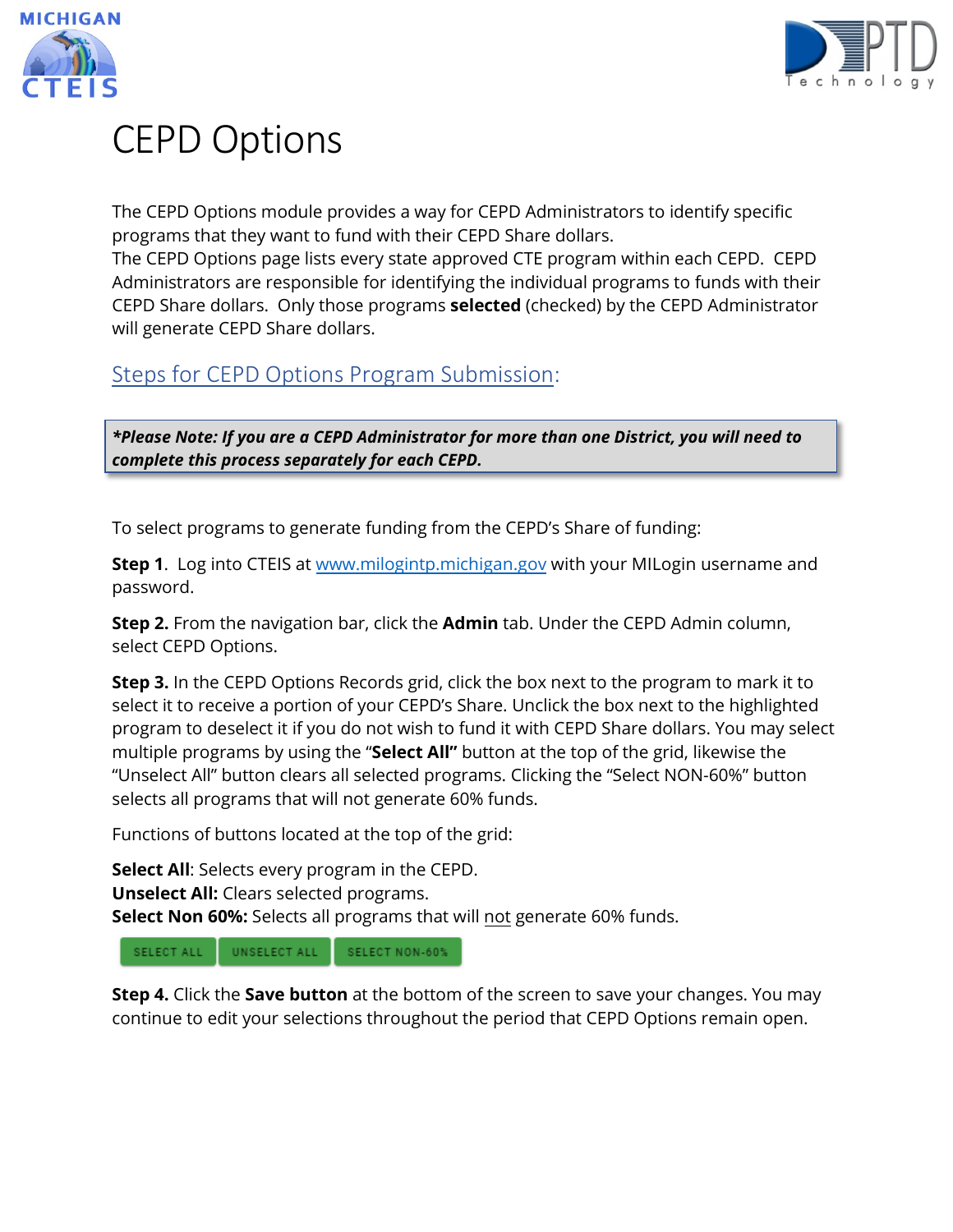



| <b>SELECT ALL</b><br>19 records | UNSELECT ALL         | SELECT NON-60%   | EXPORT |         |                         | <b>CEPD Options</b><br>Select a ce<br>20<br>$\sim$     | Select School-Year Sepin Year-<br>2021 - 2022 |                             |                                                           | New Sort Feature!<br>Type or use arrow to    |
|---------------------------------|----------------------|------------------|--------|---------|-------------------------|--------------------------------------------------------|-----------------------------------------------|-----------------------------|-----------------------------------------------------------|----------------------------------------------|
|                                 | $\blacksquare$       | Saved            | PSN    | CIPCode | <b>Enrollment Count</b> | Program Name                                           | Sloty N                                       | <b>District Name</b>        | <b>Building Name</b>                                      | make program selections.<br>$\blacktriangle$ |
|                                 | $\overline{a}$       | Yes (11/30/2021) | 14027  | 46,0000 | 53                      | Construction Trades - Reg                              | Yes                                           | Newaygo County RESA (62000) | CROSSONIC<br>Newaygo County Career Tech<br>Center (06149) |                                              |
| New Feature!                    | $\blacksquare$       | Yes (11/30/2021) | 95     | 47.0604 | 47                      | Automobile Technician (ASE Certified) - Reg            | Yes                                           | Newaygo County RESA (62000) | Newaygo County Career Tech<br>Center (06149)              |                                              |
|                                 | --<br>$\overline{a}$ | Yes (11/30/2021) | 9081   | 47.0613 | 43                      | Medium/Heavy Truck Technician (ASE Certified) -<br>Reg | No                                            | Newayoo County RESA (62000) | Newaygo County Career Tech<br>Center (06149)              |                                              |
|                                 | $\overline{a}$       | Yes (11/30/2021) | 20964  | 48.0501 | 26                      | Machine Tool Technology/Machinist - Reg                | Yes                                           | Newaygo County RESA (62000) | Newaygo County Career Tech<br>Center (06149)              |                                              |
|                                 | $\Box$               | Yes (11/30/2021) | 20968  | 48.0501 | $\circ$                 | Machine Tool Technology/Machinist - EMC                | Yes                                           | Newaygo County RESA (62000) | Newaygo County Career Tech<br>Center (06149)              |                                              |
|                                 | $\Box$               | Yes (11/30/2021) | 100    | 48.0508 | 41                      | Welding, Brazing/Soldering - Reg.                      | No:                                           | Newaygo County RESA (62000) | Newaygo County Career Tech<br>Center (06149)              |                                              |
|                                 | $\Box$               | Yes (11/30/2021) | 16411  | 51,0000 | 31                      | Therapeutic Services - Reg.                            | Yes                                           | Newaygo County RESA (62000) | Newaygo County Career Tech<br>Center (06149)              |                                              |
|                                 | $\blacksquare$       | Yes (11/30/2021) | 19235  | 52.0299 | 32                      | Business Admin Mgt & Operations - Reg                  | Yes                                           | Newaygo County RESA (62000) | Newaygo County Career Tech<br>Center (06149)              |                                              |
|                                 | $\overline{a}$       | Yes (11/30/2021) | 19241  | 52,0800 | 7                       | Finance & Financial Mot Services - Reg.                | Yes                                           | Newaygo County RESA (62000) | Newaygo County Career Tech<br>Center (06149)              |                                              |
|                                 | $\Box$               | No:              | 19731  | 14,4201 | $\circ$                 | Mechatronics - Reg.                                    | Yes                                           | Newaygo County RESA (62000) | Newaygo County Career Tech<br>Center (06149)              |                                              |

**Step 5.** Once you are ready to submit your final selections to OCTE, click the "**Submit" button** to submit all records to OCTE. This locks the report and sends your program selections to OCTE. Clicking the "**Export" button** generates an Excel report that reflects all programs selected to receive CEPD share dollars and allows you to review and save your selections offline.

*\*Please note: If you notice errors or would like to change program selections after submission, please contact OCTE to have your CEPD Options reopened for changes.*

### Calculation of CEPD Option Funds for Selected Programs

The following formula will be applied to each **selected** program, to determine the amount of CEPD Share dollars generated by each individual program:

#### [E(a)+P(b)+N(c)+C+(d)]\*M = **PSN Formula Value**

#### **Explanation of Formula Components**:

E = number of **Enrollees** (or participants) in the PSN

P= number of **Participants** in the PSN

N = number of **Concentrators** in the PSN

C = number of **Concentrators+** in the PSN

a = 0.5 (weight for Enrollees)

- b = 1 (weight for Participants)
- c = 5 (weight for Concentrators)
- d= 10 (weight for Concentrators+)
- M = Cost Factor Weight (1, 5, or 10)

● Once the above formula has been applied to the **selected** programs, the **PSN Formula Value** for each selected program is then summed to get the **CEPD Total PSN Formula Value**.

● Each program's **PSN Formula Value** is then divided by the **CEPD Total PSN Formula Value**, which results in a fraction for each program (PSN).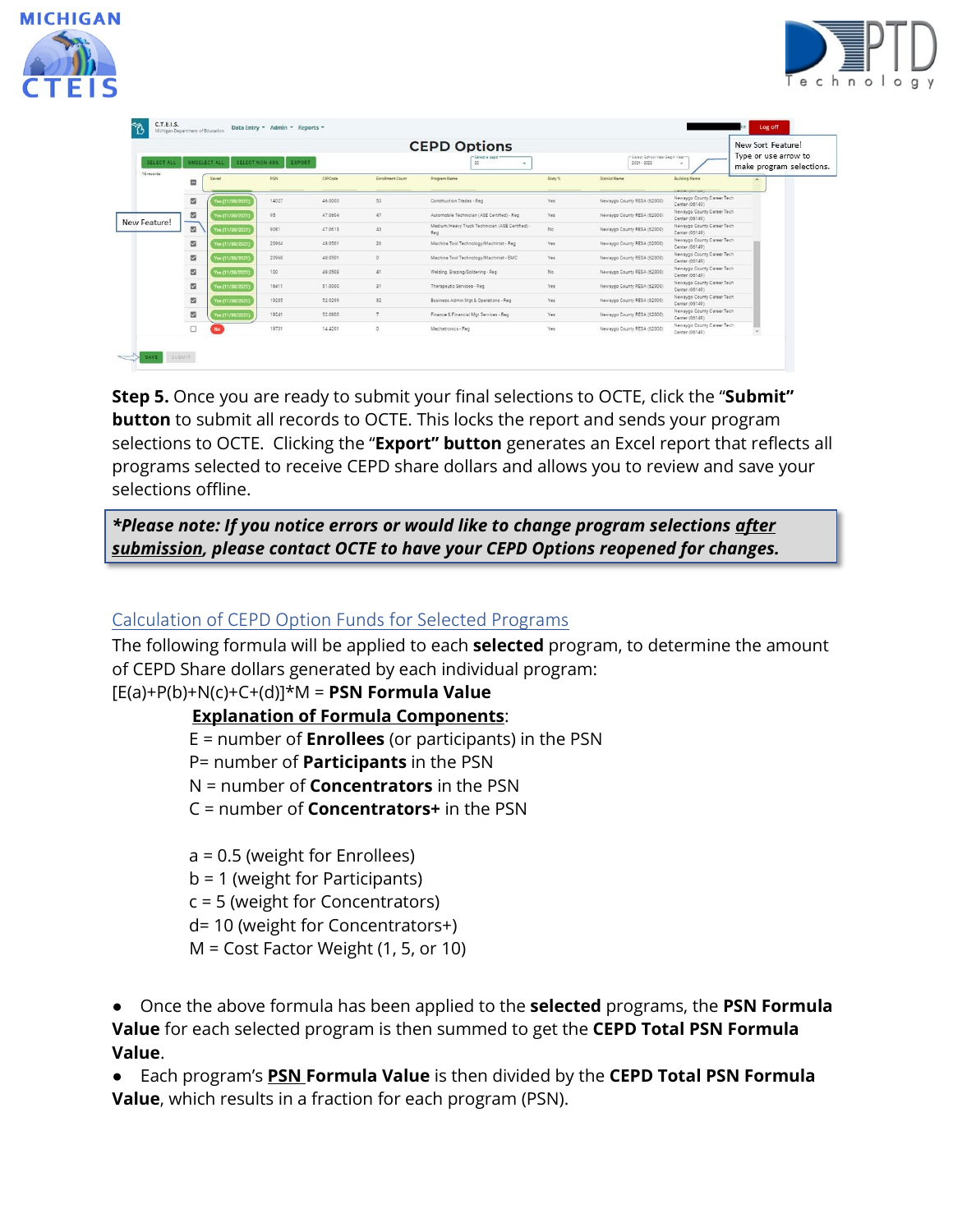



● Each program's fraction is then multiplied by the actual **CEPD Share**, to determine the amount of CEPD Share dollars that each selected program (PSN) will receive.

#### Explanation of Columns

**Selected**: Click a row to select or deselect a program. All **selected** programs will receive funds from your CEPD Share – even programs that already generate 60% funds.

**PSN**: This column reflects the **P**rogram **S**erial **N**umber for each program, which is a system-generated and unique identification code.

**CIP Code**: This column reflects the **C**lassification of **I**nstructional **P**rogram Code for each program, which is a state-assigned code that identifies the program.

**Enrollment Counts**: This column reflects the **current** number of **unique** students enrolled in the PSN for the school year. The information in this column may be helpful in deciding which programs to fund with your CEPD Share. It may also be useful in verifying the accuracy and completeness of student enrollment currently reported.

**Program Name**: This column reflects the state-assigned program name – specific to the CIP Code.

**Sixty Percent**: This column indicates whether or not the program will generate 60% funds (yes or no).

**Fiscal District Name**: This column identifies the **Fiscal Agency Name** for each program. **Building Name**: This column identifies the **Building Name** for each program.

#### Explanation of Buttons

The following buttons offer shortcut options to assist you in making modifications to your program selections:

**Select All**: This button selects **all** programs in the CEPD.

Practical Use: If you want to select a large number of programs, you can choose **Select All** to check all programs, and then individually **unmark** the programs you do not want to fund.

**Unselect All**: This button **clears all** selected programs in the CEPD.

Practical Use: If you want to select only a few programs, you can choose **Unselect All** to remove the colored highlights marking all selected programs, then select the few individual programs you want to fund.

**Select non-60%**: This button selects only programs that will **not** generate 60% funds, marking only the records that are unchecked within the **60% column**.

Practical Use: If you want to see the programs that will **not** receive any 60% funds unless selected to received CEPD Options funds – click this button.

**Reset**: This button will restore the **most recently saved** set of program selections.

**Save**: This button saves your program selections. Once you have selected the programs to be funded with CEPD Share dollars, click the **Save** button to retain your selection.

All selected programs will receive a portion of your CEPD Share dollars. If you would like to revise your program selection after you have saved your program selections and exited the